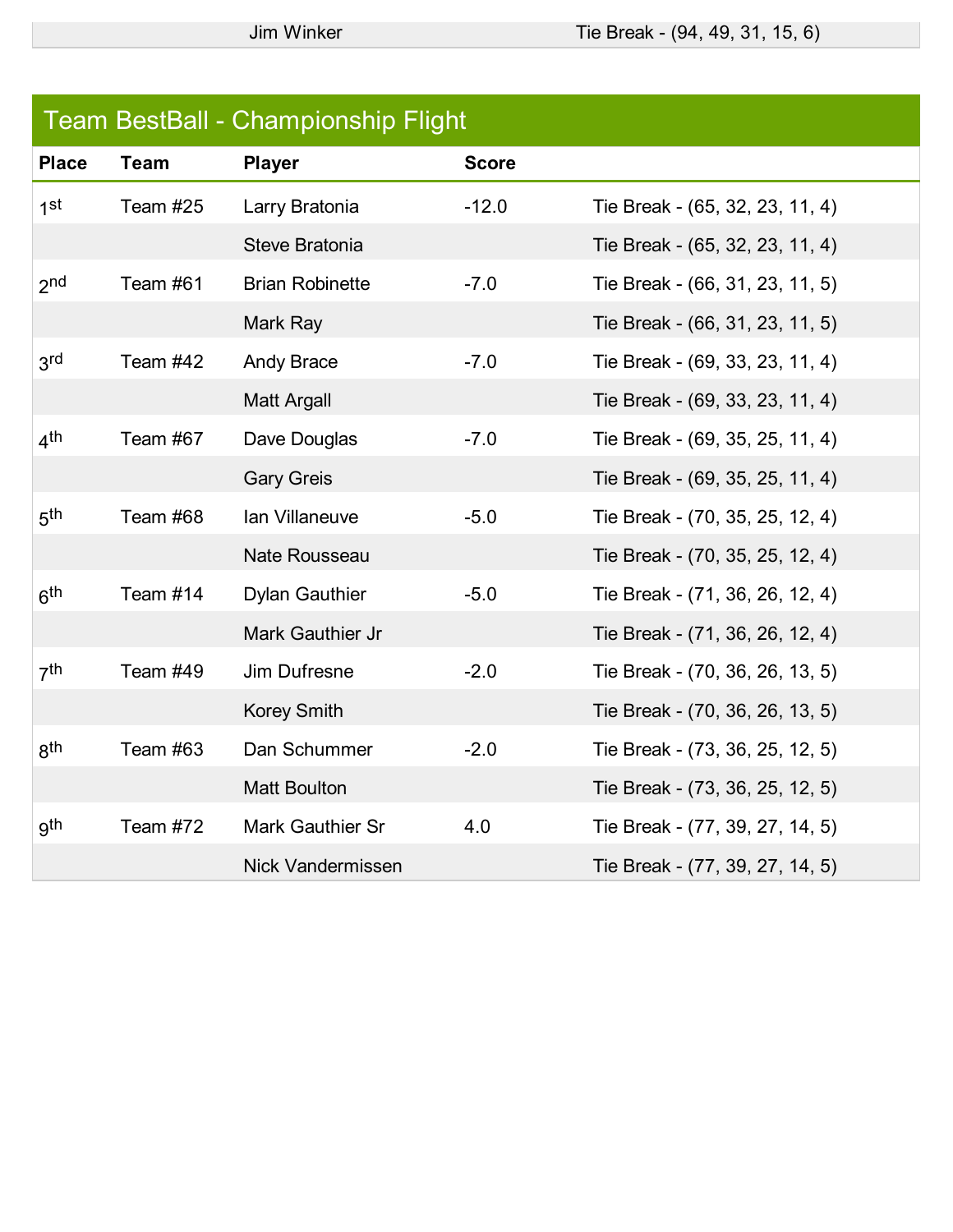

## Barney Bratonia BestBall

Gladstone, MI *Sat. Jun 4, 2022* - Sun. Jun 5, 2022



## Team BestBall - Flight #1

| <b>Place</b>    | <b>Team</b> | <b>Player</b>         | <b>Score</b> |                                 |
|-----------------|-------------|-----------------------|--------------|---------------------------------|
| 1 <sup>st</sup> | Team #28    | Jeff McCall           | 1.0          | Tie Break - (73, 35, 25, 12, 4) |
|                 |             | <b>Steve Douglas</b>  |              | Tie Break - (73, 35, 25, 12, 4) |
| 2 <sub>nd</sub> | Team #71    | Dean Ellis            | 3.0          | Tie Break - (74, 35, 25, 12, 4) |
|                 |             | <b>Scott Erickson</b> |              | Tie Break - (74, 35, 25, 12, 4) |
| 3rd             | Team #9     | <b>Andy Petrin</b>    | 4.0          | Tie Break - (73, 36, 26, 12, 4) |
|                 |             | <b>Tom Gereau</b>     |              | Tie Break - (73, 36, 26, 12, 4) |
| 4 <sup>th</sup> | Team #12    | Joe Quinn             | 4.0          | Tie Break - (73, 38, 28, 13, 5) |
|                 |             | <b>Owen Quinn</b>     |              | Tie Break - (73, 38, 28, 13, 5) |
| 5 <sup>th</sup> | Team #6     | <b>KC Bjorne</b>      | 4.0          | Tie Break - (75, 37, 25, 11, 5) |
|                 |             | <b>Mike Marietta</b>  |              | Tie Break - (75, 37, 25, 11, 5) |
| 6 <sup>th</sup> | Team #50    | James Smith           | 5.0          | Tie Break - (74, 37, 27, 12, 4) |
|                 |             | Matt Smith Jr         |              | Tie Break - (74, 37, 27, 12, 4) |
| 7 <sup>th</sup> | Team #5     | Jason Ghiardi         | 5.0          | Tie Break - (75, 38, 27, 13, 4) |
|                 |             | <b>Rick Rhoades</b>   |              | Tie Break - (75, 38, 27, 13, 4) |
| 8 <sup>th</sup> | Team #27    | <b>Buzz Richards</b>  | 6.0          | Tie Break - (76, 37, 26, 12, 4) |
|                 |             | Jeff Canull           |              | Tie Break - (76, 37, 26, 12, 4) |
| gth             | Team #29    | Jamie Davison         | 8.0          | Tie Break - (80, 40, 27, 12, 4) |
|                 |             | Kyle Darmogray        |              | Tie Break - (80, 40, 27, 12, 4) |

| Team BestBall - Flight #2 |          |                   |              |                                 |
|---------------------------|----------|-------------------|--------------|---------------------------------|
| <b>Place</b>              | Team     | <b>Player</b>     | <b>Score</b> |                                 |
| 1st                       | Team #26 | Erik Spindler     | 2.0          | Tie Break - (71, 35, 24, 12, 4) |
|                           |          | <b>Tim Kramer</b> |              | Tie Break - (71, 35, 24, 12, 4) |
| 2 <sub>nd</sub>           | Team #16 | Kyle Monroe       | 5.0          | Tie Break - (74, 37, 27, 14, 6) |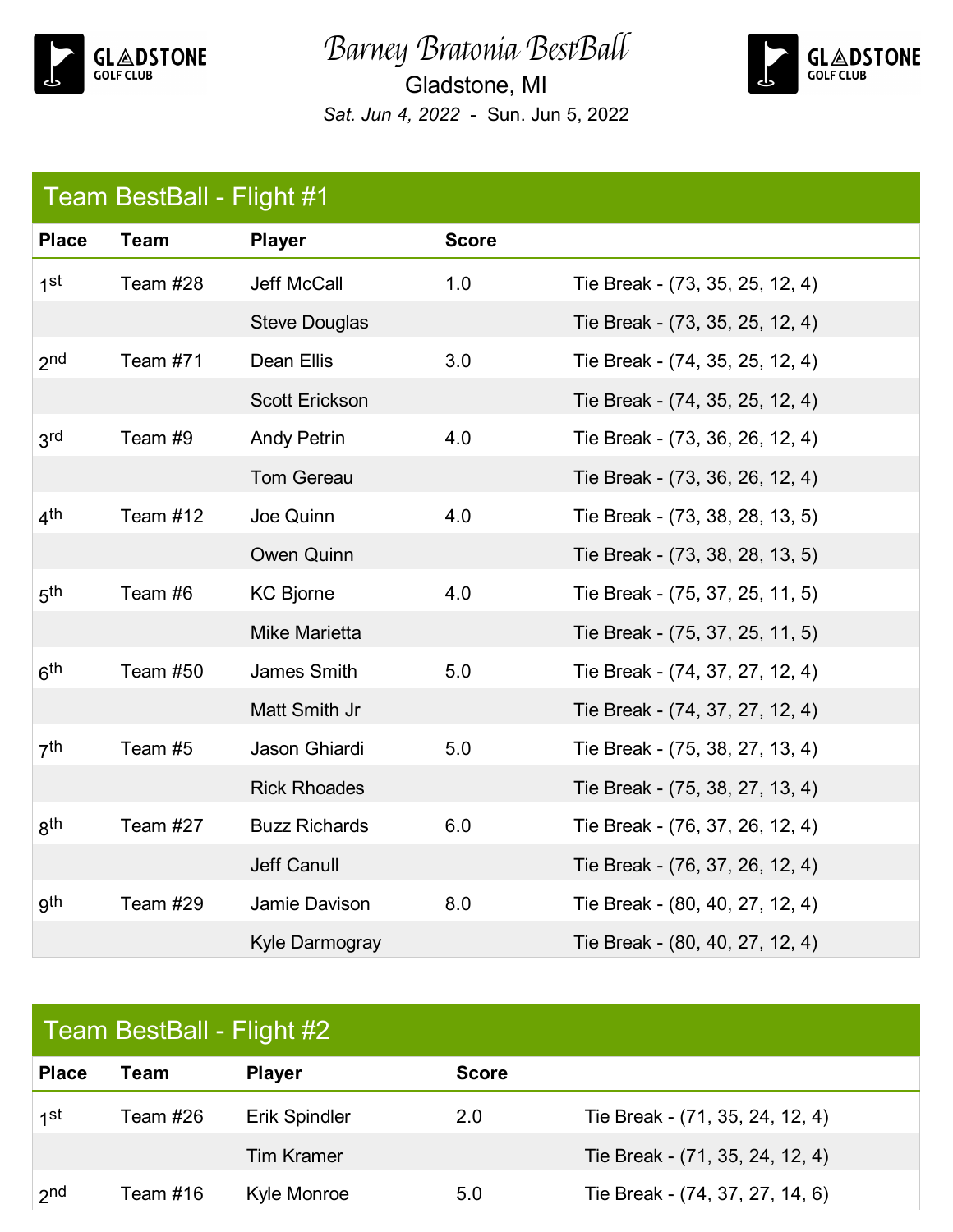|                 |          | <b>Scott Prunick</b> |      | Tie Break - (74, 37, 27, 14, 6) |
|-----------------|----------|----------------------|------|---------------------------------|
| 3 <sup>rd</sup> | Team #57 | <b>Andrew Wilson</b> | 6.0  | Tie Break - (74, 36, 25, 13, 4) |
|                 |          | Tom Wilson           |      | Tie Break - (74, 36, 25, 13, 4) |
| 4 <sup>th</sup> | Team #59 | Karl Scheeneman      | 6.0  | Tie Break - (74, 38, 28, 13, 5) |
|                 |          | <b>Randy Eis</b>     |      | Tie Break - (74, 38, 28, 13, 5) |
| 5 <sup>th</sup> | Team #37 | Dan McCarthy         | 8.0  | Tie Break - (76, 36, 24, 12, 5) |
|                 |          | Jude VanDamme        |      | Tie Break - (76, 36, 24, 12, 5) |
| 6 <sup>th</sup> | Team #65 | <b>Ken Wilkie</b>    | 8.0  | Tie Break - (76, 38, 27, 13, 5) |
|                 |          | Mark Gill            |      | Tie Break - (76, 38, 27, 13, 5) |
| 7 <sup>th</sup> | Team #48 | Derek Depuydt        | 9.0  | Tie Break - (76, 37, 25, 12, 4) |
|                 |          | Mark Depuydt         |      | Tie Break - (76, 37, 25, 12, 4) |
| gth             | Team #58 | James Wilson         | 9.0  | Tie Break - (78, 39, 27, 13, 5) |
|                 |          | Murray Johnson       |      | Tie Break - (78, 39, 27, 13, 5) |
| gth             | Team #38 | <b>Bob Hewitt</b>    | 10.0 | Tie Break - (77, 38, 27, 13, 5) |
|                 |          | Dale Hongisto        |      | Tie Break - (77, 38, 27, 13, 5) |

| Team BestBall - Flight #3 |             |                          |              |                                 |
|---------------------------|-------------|--------------------------|--------------|---------------------------------|
| <b>Place</b>              | <b>Team</b> | <b>Player</b>            | <b>Score</b> |                                 |
| 1st                       | Team #64    | <b>Hondo Depew</b>       | 4.0          | Tie Break - (70, 33, 23, 12, 4) |
|                           |             | Joe Pigeon               |              | Tie Break - (70, 33, 23, 12, 4) |
| 2 <sub>nd</sub>           | Team $#52$  | Dan Soderman             | 5.0          | Tie Break - (71, 32, 22, 9, 4)  |
|                           |             | Lloyd Tuskan             |              | Tie Break - (71, 32, 22, 9, 4)  |
| 3 <sup>rd</sup>           | Team #62    | Mike Brayak              | 6.0          | Tie Break - (71, 37, 26, 13, 5) |
|                           |             | <b>Steve VanEnkevort</b> |              | Tie Break - (71, 37, 26, 13, 5) |
| 4 <sup>th</sup>           | Team #10    | Jake Peterson            | 8.0          | Tie Break - (74, 36, 25, 11, 4) |
|                           |             | Ryan Pairolero           |              | Tie Break - (74, 36, 25, 11, 4) |
| 5 <sup>th</sup>           | Team #53    | Jake Berlinski           | 10.0         | Tie Break - (76, 37, 27, 13, 4) |
|                           |             | Noah Coble               |              | Tie Break - (76, 37, 27, 13, 4) |
| 6 <sup>th</sup>           | Team #7     | <b>Rick LaFleur</b>      | 11.0         | Tie Break - (77, 37, 26, 12, 4) |
|                           |             | <b>Scott Neurohr</b>     |              | Tie Break - (77, 37, 26, 12, 4) |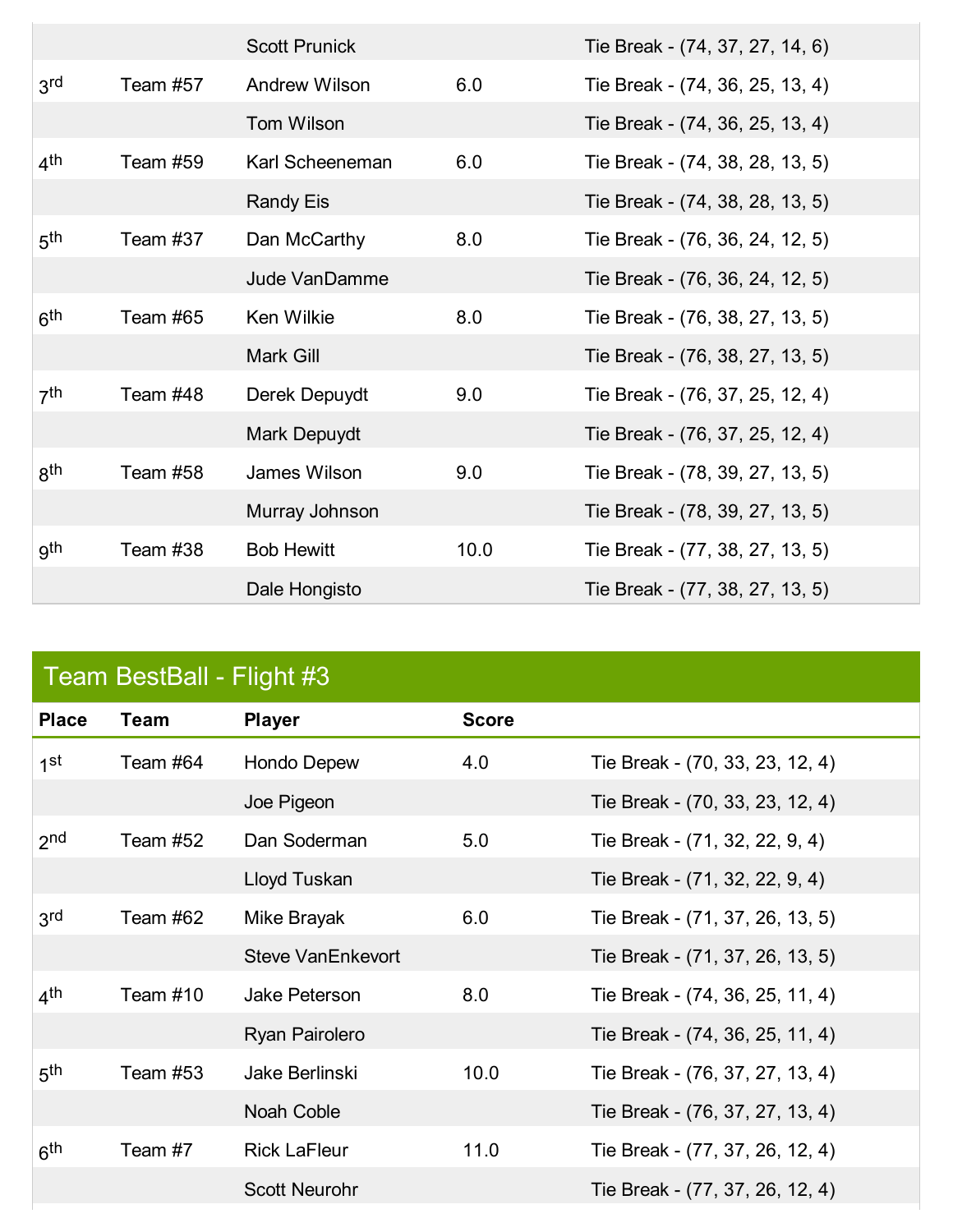| 7 <sup>th</sup> | Team #30 | <b>Alex Chouinard</b>   | 11.0 | Tie Break - (77, 37, 26, 12, 4) |
|-----------------|----------|-------------------------|------|---------------------------------|
|                 |          | <b>Jared Ness</b>       |      | Tie Break - (77, 37, 26, 12, 4) |
| gth             | Team #18 | Jeff Wolverton          | 17.0 | Tie Break - (82, 40, 27, 12, 4) |
|                 |          | <b>Scott Villaneuve</b> |      | Tie Break - (82, 40, 27, 12, 4) |
| gth             | Team #34 | <b>Phil LaMarche</b>    | 17.0 | Tie Break - (83, 40, 28, 14, 5) |
|                 |          | Rob Rebholz             |      | Tie Break - (83, 40, 28, 14, 5) |

| Team BestBall - Flight #4 |  |
|---------------------------|--|
|                           |  |

| <b>Place</b>    | <b>Team</b> | <b>Player</b>         | <b>Score</b> |                                 |
|-----------------|-------------|-----------------------|--------------|---------------------------------|
| 1 <sup>st</sup> | Team #41    | Dan Viitala           | 7.0          | Tie Break - (71, 33, 23, 10, 4) |
|                 |             | Mike Peterson         |              | Tie Break - (71, 33, 23, 10, 4) |
| 2 <sub>nd</sub> | Team #8     | <b>Brian LaCrosse</b> | 7.0          | Tie Break - (72, 35, 24, 11, 4) |
|                 |             | Dave Harris           |              | Tie Break - (72, 35, 24, 11, 4) |
| 3rd             | Team #17    | Joe Rousseau          | 9.0          | Tie Break - (73, 38, 27, 12, 4) |
|                 |             | Mark LeGault          |              | Tie Break - (73, 38, 27, 12, 4) |
| 4 <sup>th</sup> | Team #51    | <b>Adam Smith</b>     | 11.0         | Tie Break - (76, 37, 25, 12, 4) |
|                 |             | <b>Brian Gannon</b>   |              | Tie Break - (76, 37, 25, 12, 4) |
| 5 <sup>th</sup> | Team #36    | <b>Brent Kallio</b>   | 11.0         | Tie Break - (76, 38, 28, 14, 6) |
|                 |             | Oge Kallio            |              | Tie Break - (76, 38, 28, 14, 6) |
| 6 <sup>th</sup> | Team #60    | Adam Scheeneman       | 12.0         | Tie Break - (75, 35, 25, 12, 4) |
|                 |             | Andrew Scheeneman     |              | Tie Break - (75, 35, 25, 12, 4) |
| 7 <sup>th</sup> | Team #43    | <b>Brian Busick</b>   | 14.0         | Tie Break - (77, 38, 27, 14, 5) |
|                 |             | <b>Jeff Busick</b>    |              | Tie Break - (77, 38, 27, 14, 5) |
| 8 <sup>th</sup> | Team #40    | <b>Gary Moulton</b>   | 15.0         | Tie Break - (79, 36, 26, 13, 5) |
|                 |             | <b>Phil Nelson</b>    |              | Tie Break - (79, 36, 26, 13, 5) |
| gth             | Team #33    | Jon Golzynski         | 18.0         | Tie Break - (82, 40, 30, 16, 5) |
|                 |             | <b>Steve Kaukola</b>  |              | Tie Break - (82, 40, 30, 16, 5) |

## Team BestBall - Flight #5

**Place Team Player Score**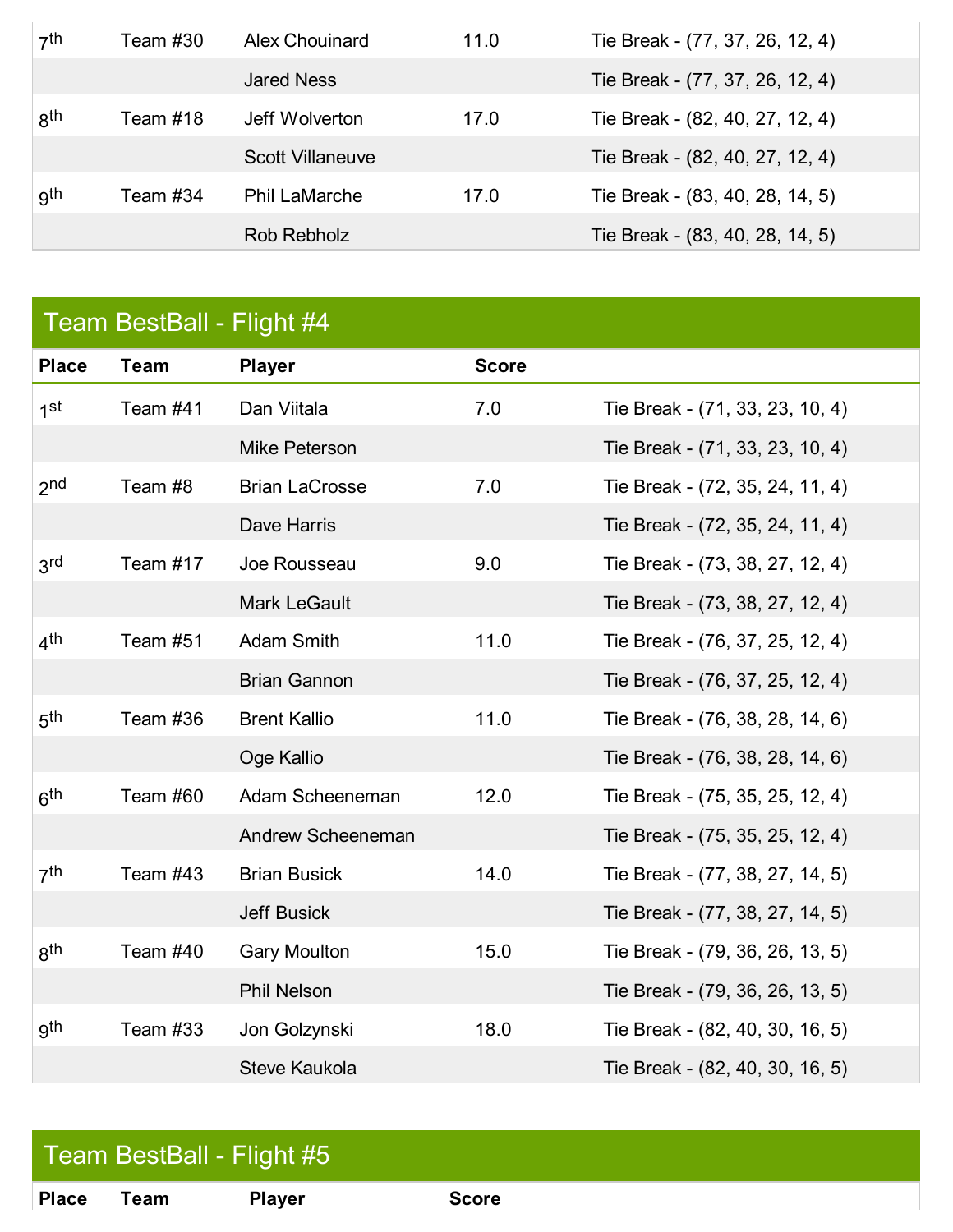| 1 <sup>st</sup> | Team #47 | Dan Amberg            | 10.0 | Tie Break - (72, 34, 25, 11, 4) |
|-----------------|----------|-----------------------|------|---------------------------------|
|                 |          | Jeff Backstrom        |      | Tie Break - (72, 34, 25, 11, 4) |
| 2 <sub>nd</sub> | Team #24 | Jerod DeLany          | 12.0 | Tie Break - (73, 36, 25, 12, 5) |
|                 |          | Nathan DeLany         |      | Tie Break - (73, 36, 25, 12, 5) |
| 3 <sup>rd</sup> | Team #15 | <b>Bill Peltier</b>   | 15.0 | Tie Break - (76, 37, 25, 12, 4) |
|                 |          | <b>Jim Peltier</b>    |      | Tie Break - (76, 37, 25, 12, 4) |
| 4 <sup>th</sup> | Team #35 | Joe Kallio            | 17.0 | Tie Break - (79, 37, 25, 12, 4) |
|                 |          | <b>Storm Fournier</b> |      | Tie Break - (79, 37, 25, 12, 4) |
| 5 <sup>th</sup> | Team #2  | <b>Brad Harris</b>    | 17.0 | Tie Break - (80, 41, 31, 15, 5) |
|                 |          | <b>Rob Harris</b>     |      | Tie Break - (80, 41, 31, 15, 5) |
| 6 <sup>th</sup> | Team #3  | <b>Ben Linder</b>     | 18.0 | Tie Break - (80, 37, 27, 14, 4) |
|                 |          | <b>Scott Linder</b>   |      | Tie Break - (80, 37, 27, 14, 4) |
| 7 <sup>th</sup> | Team #69 | John Schummer         | 18.0 | Tie Break - (80, 38, 27, 12, 5) |
|                 |          | <b>Tim Robbins</b>    |      | Tie Break - (80, 38, 27, 12, 5) |
| gth             | Team #19 | <b>Buddy Sternes</b>  | 19.0 | Tie Break - (82, 39, 28, 15, 6) |
|                 |          | Jerry Miller          |      | Tie Break - (82, 39, 28, 15, 6) |
| gth             | Team #56 | Dan Child             | 21.0 | Tie Break - (84, 39, 28, 14, 5) |
|                 |          | <b>Terry Baker</b>    |      | Tie Break - (84, 39, 28, 14, 5) |

## Team BestBall - Flight #6

| <b>Place</b>    | Team     | <b>Player</b>        | <b>Score</b> |                                 |
|-----------------|----------|----------------------|--------------|---------------------------------|
| 1st             | Team #70 | <b>Brian Rahilly</b> | 15.0         | Tie Break - (76, 37, 24, 10, 3) |
|                 |          | <b>Chad Rahilly</b>  |              | Tie Break - (76, 37, 24, 10, 3) |
| 2 <sub>nd</sub> | Team #46 | Fran Ettenhofer      | 15.0         | Tie Break - (76, 39, 27, 13, 5) |
|                 |          | John Ettenhofer      |              | Tie Break - (76, 39, 27, 13, 5) |
| 3rd             | Team #39 | Dan Riopelle         | 17.0         | Tie Break - (76, 40, 29, 15, 6) |
|                 |          | Tom Rahilly          |              | Tie Break - (76, 40, 29, 15, 6) |
| 4 <sup>th</sup> | Team #55 | Peter Kroes          | 18.0         | Tie Break - (79, 41, 29, 15, 7) |
|                 |          | Ron Wilson           |              | Tie Break - (79, 41, 29, 15, 7) |